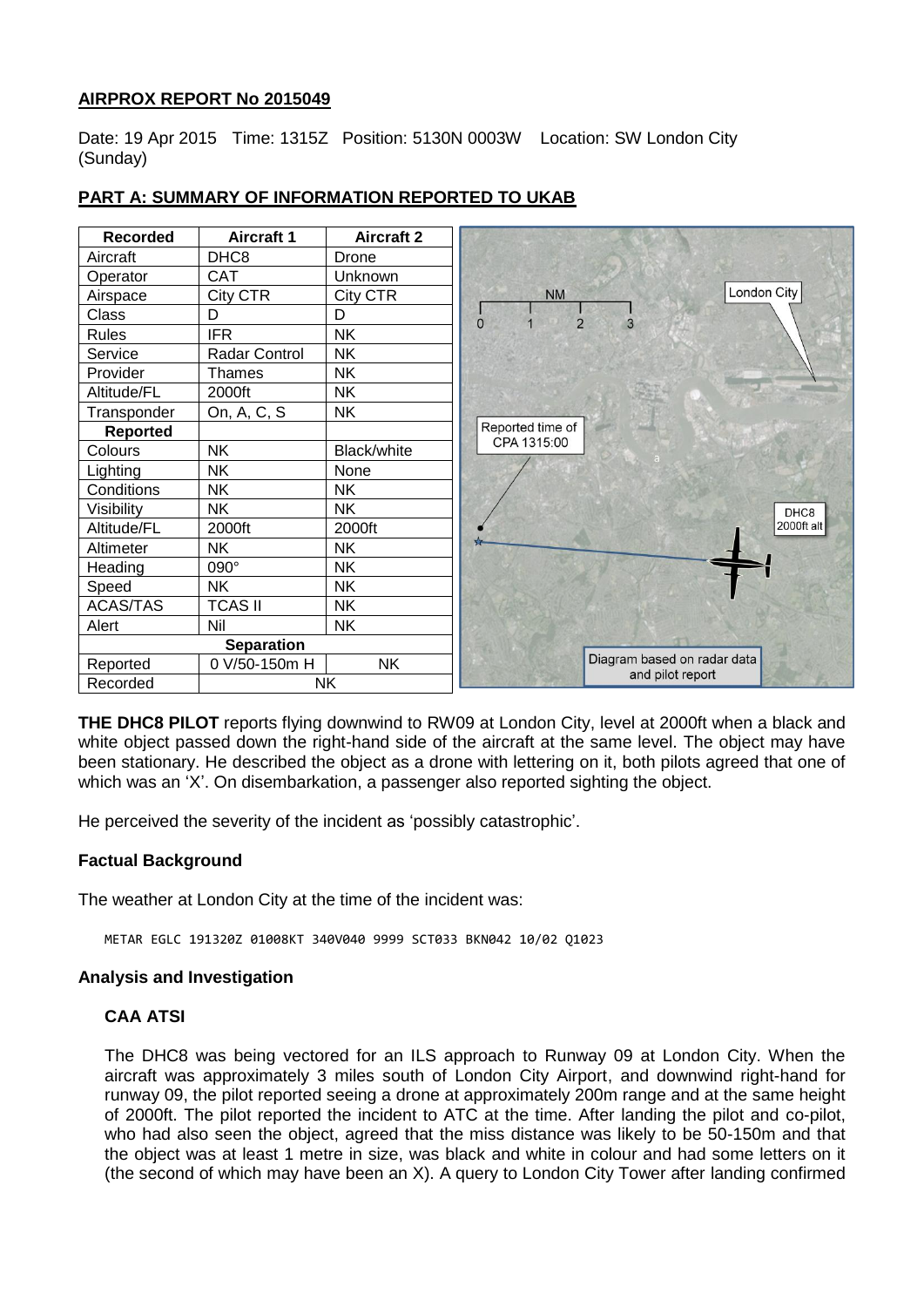that they had had a similar report but not on that day. A passenger on the aircraft also reported seeing a black and white object. A review of the radar did not show any contact in the vicinity.

#### **UKAB Secretariat**

The Air Navigation Order 2009 (as amended), Article 138<sup>1</sup> states:

'A person must not recklessly or negligently cause or permit an aircraft to endanger any person or property.'

Article 166, paragraphs 2, 3 and 4 state:

'(2) The person in charge of a small unmanned aircraft may only fly the aircraft if reasonably satisfied that the flight can safely be made.

(3) The person in charge of a small unmanned aircraft must maintain direct, unaided visual contact with the aircraft sufficient to monitor its flight path in relation to other aircraft, persons, vehicles, vessels and structures for the purpose of avoiding collisions.'

(4) The person in charge of a small unmanned aircraft which has a mass of more than 7kg excluding its fuel but including any articles or equipment installed in or attached to the aircraft at the commencement of its flight must not fly the aircraft

(a) in Class A, C, D or E airspace unless the permission of the appropriate air traffic control unit has been obtained;

(b) within an aerodrome traffic zone …; or

(c) at a height of more than 400 feet above the surface unless it is flying in airspace described in sub-paragraph (a) or (b) and in accordance with the requirements for that airspace.'

A CAA web site<sup>2</sup> provides information and guidance associated with the operation of Unmanned Aircraft Systems (UASs) and Unmanned Aerial Vehicles (UAVs).

The CAA has published a UAV Safety Notice<sup>3</sup> which states the responsibilities for flying unmanned aircraft. This includes:

'You are responsible for avoiding collisions with other people or objects - including aircraft. Do not fly your unmanned aircraft in any way that could endanger people or property. It is illegal to fly your unmanned aircraft over a congested area (streets, towns and cities). Also, stay well clear of airports and airfields.'

In addition, the CAA has published guidance regarding First Person View (FPV) drone operations which limit this activity to drones of less than 3.5kg take-off mass, and to not more than 1000ft<sup>4</sup>.

#### **Summary**

An Airprox was reported on Sunday 19<sup>th</sup> April 2015 at 1315 between a DHC8 and an unknown object, described as a drone. The DHC8 was downwind right-hand to land at London City. No other radar returns were seen in the vicinity of the aircraft. There are numerous parks and open spaces where drones could be operated from that were close to the flight path at the time the incident was reported.

 $\overline{\phantom{a}}$ 

<sup>1</sup> Article 253 of the ANO details which Articles apply to small unmanned aircraft. Article 255 defines 'small unmanned aircraft'. The ANO is available to view at [http://www.legislation.gov.uk.](http://www.legislation.gov.uk/)

<sup>2</sup> www.caa.co.uk/uas

<sup>3</sup> CAP 1202

ORSA No. 1108 Small Unmanned Aircraft – First Person View (FPV) Flying available at:

[http://www.caa.co.uk/docs/33/1108.pdf.](http://www.caa.co.uk/docs/33/1108.pdf)